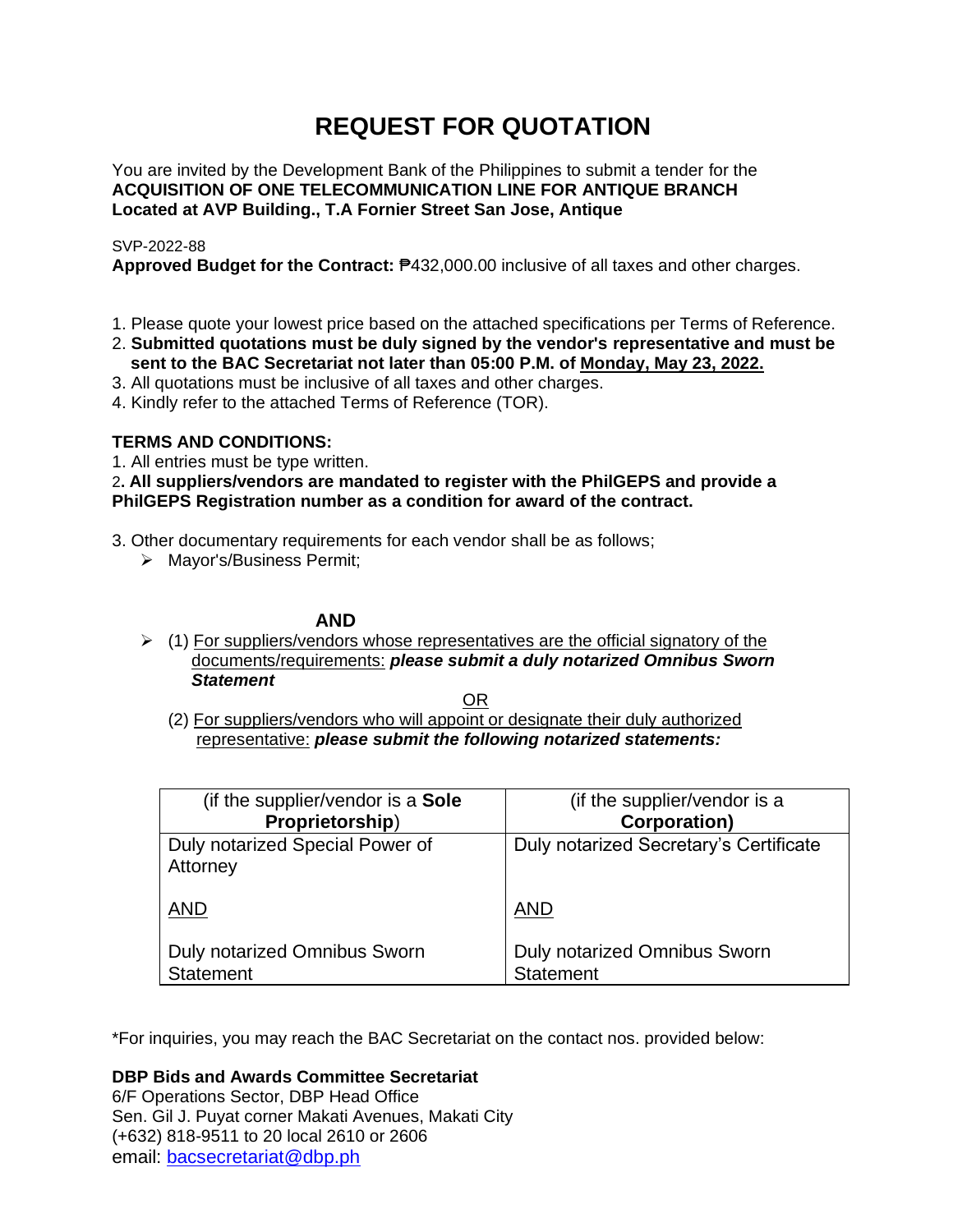#### **Annex A**

## ACQUISITION OF NEW, ADDITIONAL AND/OR REPLACEMENT TELECOMMUNICATION LINE/CONNECTIVITY SERVICE FOR THE DEVELOPMENT BANK OF THE PHILIPPINES (DBP)-**ANTIQUE BRANCH**

#### APPROVED BUDGET FOR THE CONTRACT: Php 432,000

## **TECHNICAL SPECIFICATIONS**

### A. BACKGROUND

The telecommunication connectivity service (line) is for the connection of DBP online systems, services and facilities in any of the following DBP remote sites:

- A.1. Branch Office, including:
	- A.1.a. Lending Center A.1.b. Cash Center A.1.c. Branch-Lite Unit
- A.2. Automated Teller Machine (ATM)

## **B. OBJECTIVE**

To acquire stable, reliable and secure telecommunication connectivity/line service to link DBP remote sites to the Head Office from an authorized and qualified telecommunication service provider (Telco).

## C. COVERAGE OF THE CONTRACT

The contract will be for a one (1) year period starting from date of acceptance of service with the option for automatic renewal.

### D. MINIMUM SPECIFICATIONS

- D.1. Connectivity/Line Service Availability
	- > The minimum availability of service is 99.6%.
- D.2. Connectivity/Line Specifications
- D.2.a. Branch Office ⊓
	- D.2.a.i. Wired MPLS/VPN, Radio Last Mile with minimum of 10 Mbps bandwidth
	- D.2.a.ii. Inclusive network equipment, such as router and or router/modem, must not be on End-of-Life/End-of-Support status within the contract period
	- D.2.a.iii. Router must support GRE/mGRE tunneling and IP Security (ex. dynamic VPN) and SNMP
	- D.2.a.iv. DBP shall have the full access of the router
	- D.2.a.v. Provide near real time and historical link monitoring

#### D.2.b. ATM - Wired п

- D.2.b.i. VPN connection at least 128 Kbps via MPLS
- D.2.b.ii. Inclusive network equipment, such as router and or router/modem, must not be on End-of-Life/End-of-Support status within the contract period
- D.2.b.iii. Support GRE tunneling and SNMP
- D.2.b.iv. Provide near real time and historical link monitoring

 $P$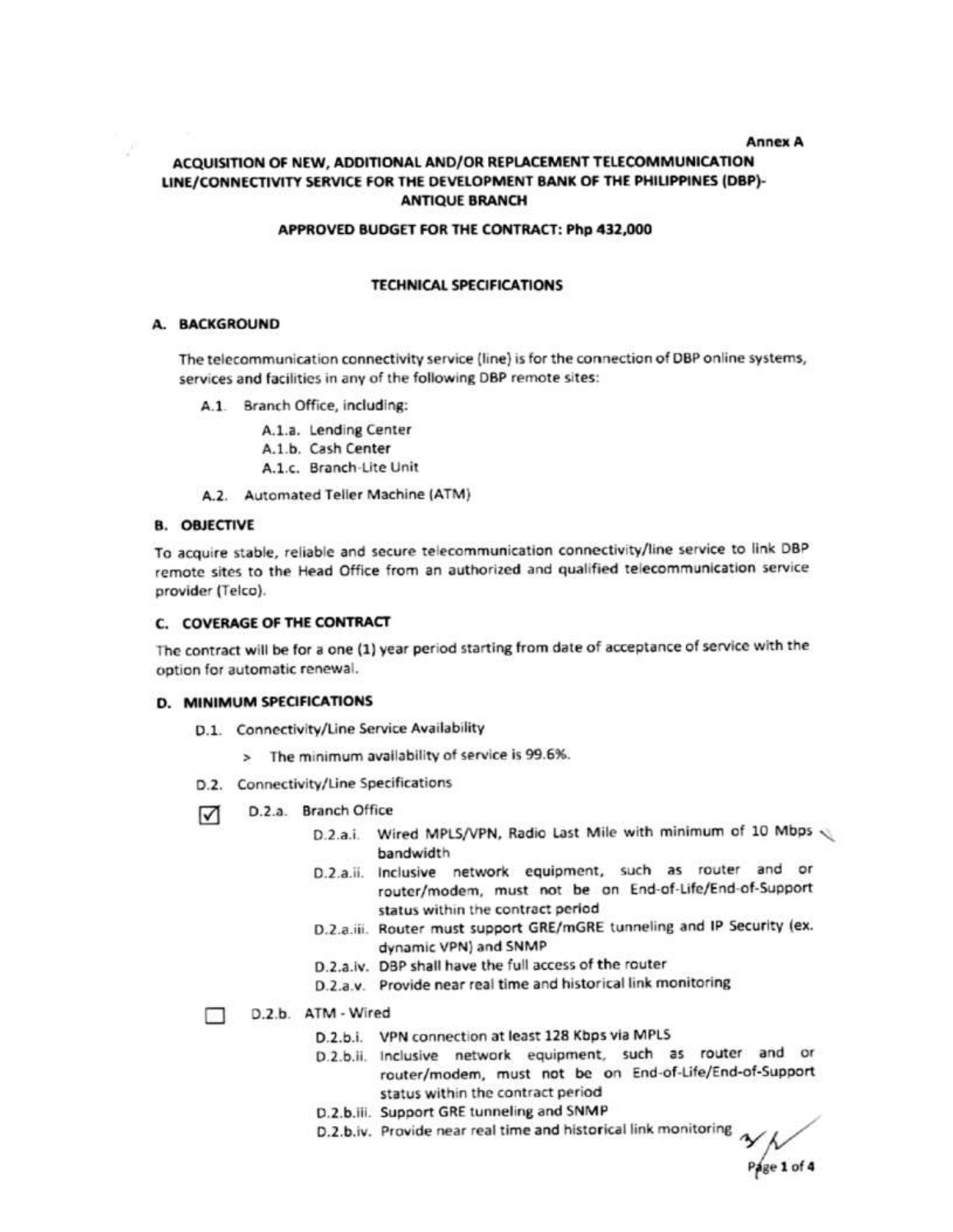ACOUSTION OF NEW ADDITIONAL AND JOR REPLACEMENT OF TELLCOMMUNICATION.

UINE CONNECTIVITY SERVICE FOR THE DEVELOPMENT BANK OF THE PHILIPPINES LOBPE

- D.2.c. ATM Wireless
	- D.2.c.i. Provide data transmission function by public GPRS/GSM network or higher
	- D.2.a.vi. Inclusive network equipment, such as router and or router/modem, must not be on End-of-Life/End-of-Support status within the contract period
	- D.2.c.ii. Support GRE Tunneling and SNMP
	- D.2.c.iii. Provide GUI access for local and remote management
	- D.2.c.iv. Operate at -30~+75°C temperature
	- D.2.c.v. Has LED status indication
	- D.2.c.vi. Support RJ45 console port
	- D.2.c.vii. include: 1 power cord, 2 antennas, 1 console cable, 1 set documentation
	- D.2.c.viii. Provide near real time and historical link monitoring.
	- D.2.c.ix. Meet the average latency requirement of not greater than 200ms measured using the Ping utility or any similar mobile applications
	- D.2.c.x. Meet signal requirement of not less than 2 bars measured using mobile or similar devices capable of said measurement
	- D.2.c.xi. DBP shall have full access to the Modem/Router
- D.3. Support Services and Incident Management
	- D.3.a. The Telco shall provide 24 x 7 onsite, telephone and email support. For every service unavailability/downtime reported, the response time shall be within thirty (30) minutes.
	- D.3.b. Upon the occurrence of service unavailability/downtime, the Teico shall:
		- D.3.b.i. Conduct problem isolation/resolution and link restoration activities
		- D.3.b.ii. Notification via electronic mail (E-mail) and telephone within one (1) hour of the occurrence
		- D.3.b.iii. Minimum of twice a day status report to DBP via E-Mail
		- D.3.b.iv. Estimated time of arrival (ETA) if onsite activities required
		- D.3.b.v. Estimated time of resolution (ETR)
		- D.3.b.vi. Root cause
		- D.3.b.vii. Comply with DBP policies on security and confidentiality during support services.
	- D.3.c. The Telco shall submit an incident report stating the reason/s for the outage and detailing the steps undertaken to resolve a particular problem upon DBP's request.
- D.4. Service Performance Review
	- > The Telco shall conduct a performance review session at least once every quarter of a year

## E. TELECOMMUNICATION CONNECTIVITY/LINE REQUIREMENT CLASSIFICATION

The primary objective of the following provisions is to have multiple Telcos per site, providing service redundancy, high availability and avoiding single point of failure.

- E.1. New Telecommunication Line Requirement
	- E.1.a. Covered Sites
		- > New remotes sites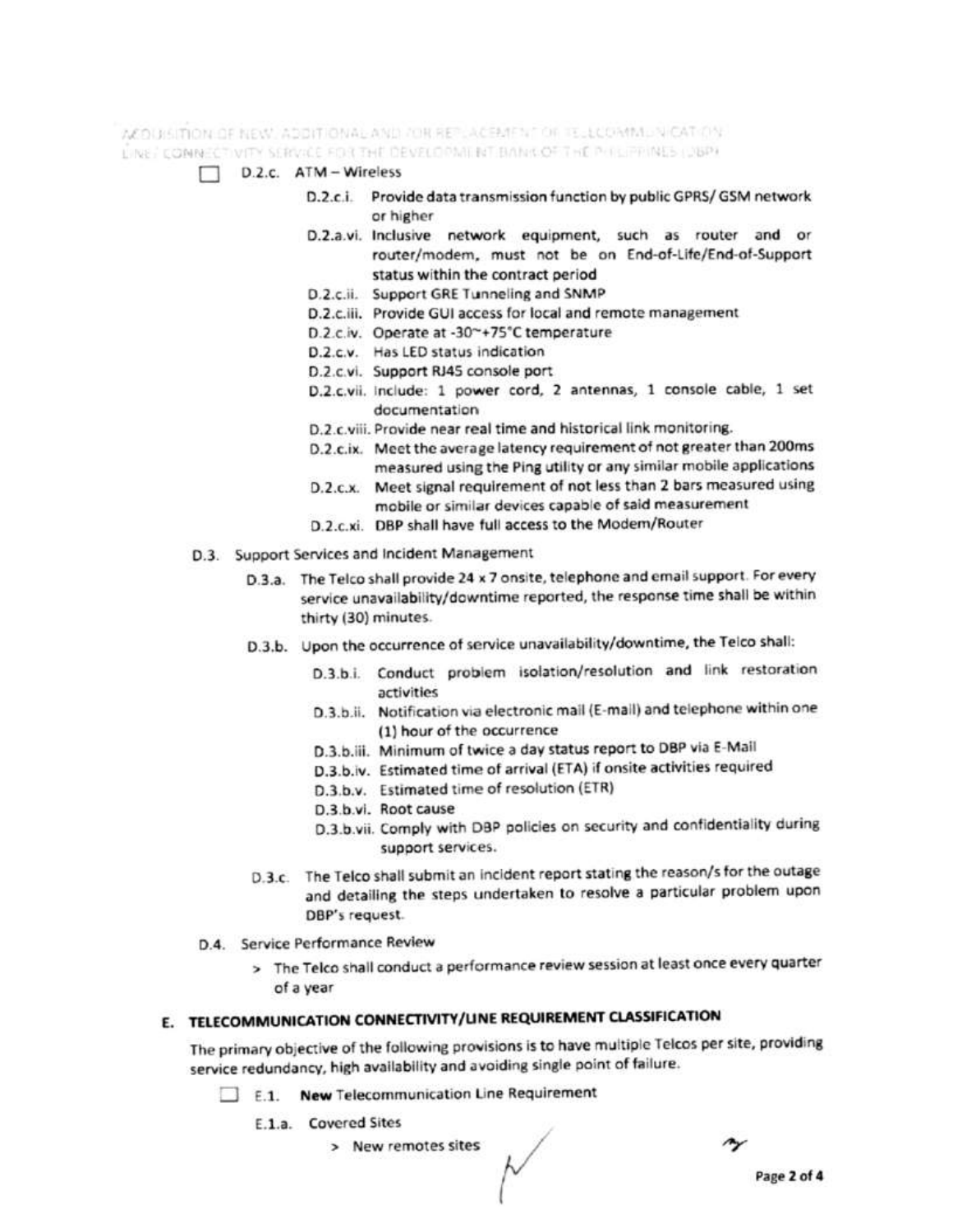ALQUISITION OF NEW, ADD TIONAL AND JOR REPLACEMENT OF TELECOMMUNICATION. LINE/ CONNECTIVITY SERVICE FOR THE DEVELOPMENT BANK OF THE PHEIPPINES (DIRP)

## E.1.b. Telco Selection Criteria

### > Telecommunication Line for Branch Office

- E.1.b.i. Two (2) different Telcos (Telco A and Telco B) shall be selected
- E.1.b.ii. Telco A is the lowest (winning) provider
- E.1.b.iii. Telco B is the second lowest provider
- > Telecommunication Line for Additional ATM Facility of a Branch Office
	- E.1.b.iv. The Telco must be different from the one which has the majority or most of the telecommunication connectivity services provided for the ATM/s of that Branch Office

#### E.2. Additional Telecommunication Line Requirement П

- F.2.a. Covered Sites
	- > For existing sites with existing telecommunication line/s
- E.2.b. Telco Exception
	- > The Telco/s of the existing line/s servicing the site shall not be invited and will not be allowed to participate

#### $\sqrt{ }$ E.3. Replacement Telecommunication Line Requirement

### E.3.a. Covered Sites

> For existing sites with existing telecommunication line/s

### E.3.b. Telco Exception

- E.3.b.i. For Telco Redundancy Replacement
	- > The Telco of the existing line/s servicing the site including the one to be replaced shall not be invited and will not be allowed to participate
- E.3.b.ii. Replacement for the Purpose of Telecommunication Line Capacity (Bandwidth) Upgrade
	- > The Telco of the other existing line/s servicing the site (i.e., other than the one to be replaced) shall not be invited and will not be allowed to participate
- E.3.b.iii. For Wireless to Wired Facility Replacement
	- > The Telco of the other existing line/s servicing the site (i.e., other than the one to be replaced) shall not be invited and will not be allowed to participate

## F. DISCONTINUANCE OF SERVICE

DBP can opt to discontinue the service within the contract period without pre-termination fee/s, if the Telco provider fails to meet the required minimum availability of service, specified in item D.1, for three (3) consecutive months (3-strike rule)

## **G. PAYMENT**

The payment shall be in a monthly basis every after the service acceptance.